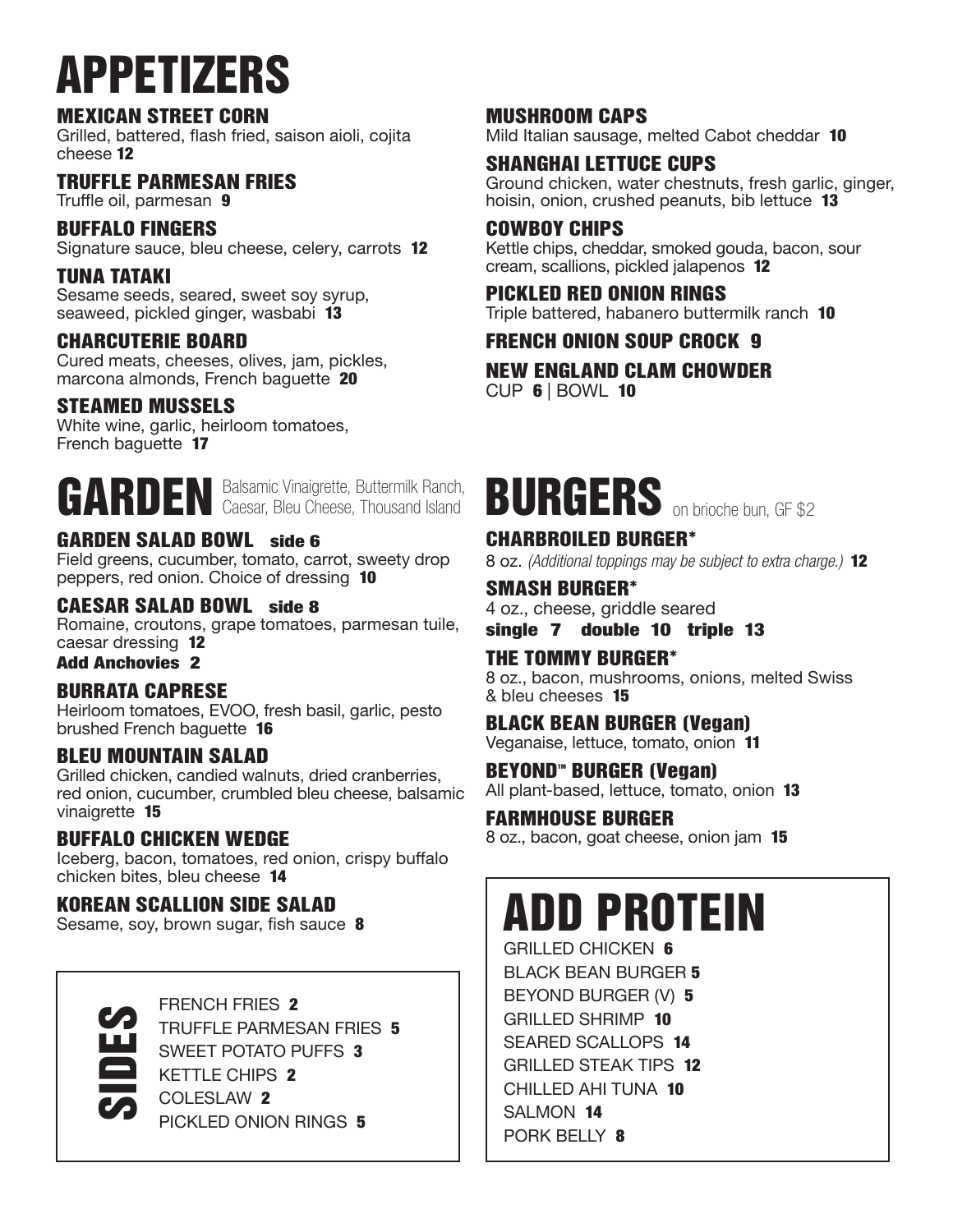# LIGHTER FARE & HANDHELDS

#### ITALIAN DIP

Sub roll, shaved roast beef, peppers, onions, provolone, au jus 14

#### PROSCIUTTO GRILLED CHEESE

Basil aioli, fresh mozzarella, oven roasted tomato, grilled Tuscan bread 14

#### STEAK & CHEESE

Caramelized onions, mushrooms, American cheese, sub roll 14

#### TUSCAN CHICKEN SANDWICH

Breaded breast, balsamic greens, fresh mozzarella, heirloom tomato, basil aioli 14

#### THE DONAIR

Popular Halifax street food. Sliced meatloaf, warm pita, tomato, raw onion, donair sauce 14

#### REUBEN

Sliced corned beef brisket, melted Swiss, Thousand Island dressing, sauerkraut, grilled marble rye 14

#### SMOKY MAPLE TOFU SANDWICH

Artisan whole grain bread, caramelized onions, lettuce, tomato, smeared avocado 14

#### PORK BELLY BLT

Grilled whole grain bread, garlic aioli 14

#### QUINOA PILAF (GF)

Corn, roasted poblanos, diced red peppers, Spanish spices, parmesan roasted tomato (Vegan without roasted tomato) 13 Add a protein \$\$

#### SWEET POTATO CHILI

Quinoa, black beans, crispy tortilla strips, scallions 10 Add Cheese 2

#### FISH & CHIPS

Fresh fried haddock, fries, coleslaw 18

#### AHI TUNA BOWL\*

Sushi rice, edamame, grape tomatoes, cucumber, avocado, marcona almonds, seaweed salad, pickled ginger, sweet soy syrup 18

#### MAC N CHEESE

Cavatappi pasta, Cabot cheese sauce, seasoned crumbs 14 Add: Lobster 12 Buffalo Chicken 5 Bacon 3

## ENTRÉES

Served all day. Please substitute rice or french fries for mashed potato before 4:30pm. Substitute GF pasta for an extra \$3

#### NEW ENGLAND SEAFOOD BAKE

Fresh haddock, sea scallops, shrimp, lobster, sherry cream, lemon butter crumbs, rice, fresh vegetable 32

#### BAKED HADDOCK

Buttered panko crumbs, Jasmine rice, fresh vegetable 24

#### DAYBOAT SCALLOPS

Jasmine rice, scallion salad, blood orange buerre blanc 34

#### **SALMON**

Wild caught, sushi rice cake, bokchoy, ginger-scallion vinaigrette 26

#### RAMEN BOWL

Miso dashi broth, corn, bok choy, mushrooms, soft boiled egg 16

#### BOLOGNESE

Fresh tagliatelle pasta, veal, pork and beef meat sauce, splash of cream, parmesan 22

#### CHICKEN PARMESAN

Marinara, fresh mozzarella, penne 18

#### BUTTER CHICKEN

Tender breast, garam masala, tomatoes, ginger, garlic, cream, ghee, jasmine rice, warm pita 20

#### LAMB SHANKS

Braised, peas, carrots, cous cous, chickpeas, gremolata 22

#### STEAK TIPS (GF)

Teriyaki, mashed potato, fresh vegetable 24

#### BEEF SHORT RIBS

Gravy, mashed potato, fresh vegetable 24

#### PUB STEAK FRITES

8 oz. certified Angus strip, fries, mushroom demi 22

#### PRIME RIB\* EVERY FRIDAY AND SATURDAY NIGHT WHILE IT LASTS!

A 20% service charge may be added to parties requesting separate checks or groups of 6 or more. We do not have a designated fryer for fried items that are naturally gluten free so please notify your server to your sensitivity. \*Consuming raw or uncooked meats, poultry, seafood, shellfish or eggs may increase your risk of food borne illness.